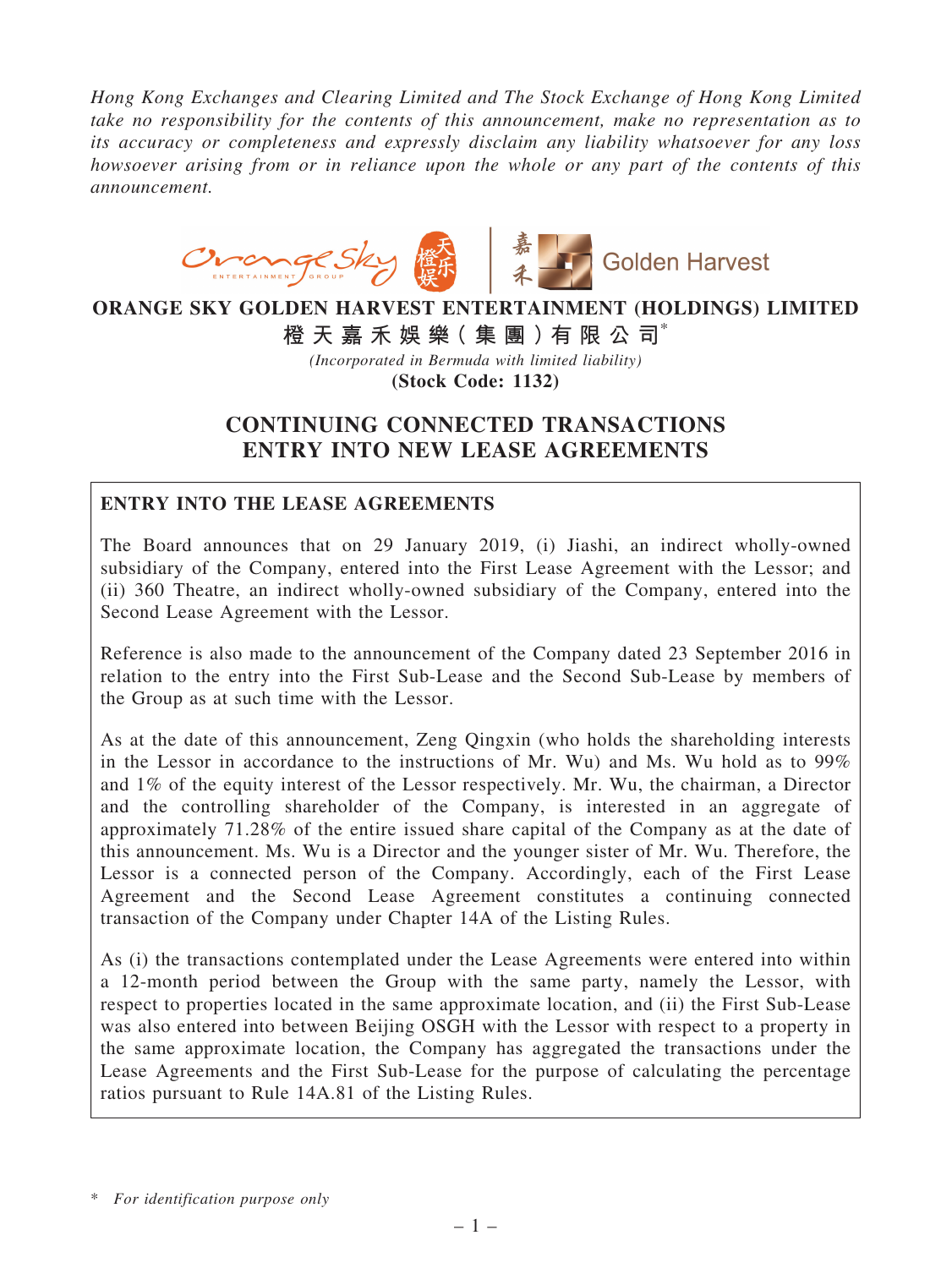As one or more of the relevant percentage ratios in respect of the Lease Agreements as aggregated with the First Sub-Lease under Rule 14.07 of the Listing Rules are more than 0.1% but less than 5%, the Lease Agreements are subject to the reporting, announcement and annual review requirements but are exempt from independent shareholders' approval requirement under Chapter 14A of the Listing Rules.

In view of their interest stated above, Mr. Wu and Ms. Wu have abstained from voting on the relevant board resolutions for approving the Lease Agreements. To the best of the Directors' knowledge, information and belief having made all reasonable enquiries, save as Mr. Wu and Ms. Wu, none of the Directors has material interest in the transactions contemplated under the Lease Agreements and none of them is required to abstain from voting on the relevant board resolutions.

#### 1. BACKGROUND TO THE LEASE AGREEMENTS AND THE FIRST SUB-LEASE

The Board announces that on 29 January 2019, (i) Jiashi, an indirect wholly-owned subsidiary of the Company, entered into the First Lease Agreement with the Lessor; and (ii) 360 Theatre, an indirect wholly-owned subsidiary of the Company, entered into the Second Lease Agreement with the Lessor.

Reference is also made to the announcement of the Company dated 23 September 2016 in relation to, inter alia, the entering into of (i) the First Sub-Lease between the Lessor and Beijing OSGH; and (ii) the Second Sub-Lease between the Lessor and GH Management Consultancy. For the avoidance of doubt, as at the date of this announcement, GH Management Consultancy is not a subsidiary of the Group.

Under the First Sub-Lease, the effective term was three years commencing from 1 September 2016 and expiring on 31 August 2019 (both dates inclusive). Accordingly, the First Sub-Lease remains in effect as at the date of this announcement.

# 2. PRINCIPAL TERMS OF THE LEASE AGREEMENTS

# (1) First Lease Agreement

| Date:            | 29 January 2019                                                                                                                                                                                                                                                                             |
|------------------|---------------------------------------------------------------------------------------------------------------------------------------------------------------------------------------------------------------------------------------------------------------------------------------------|
| <b>Parties:</b>  | The Lessor as lessor and Jiashi as lessee                                                                                                                                                                                                                                                   |
| <b>Premises:</b> | The office premises occupying a portion of the 1st Floor<br>and portion of the 2nd Floor of House No. 1 situated at No.<br>Anjialou, Xiaoliangmaqiao Ave., Chaoyang District,<br>Beijing, the PRC (北京市朝陽區小亮馬橋路安家樓1號院3<br>號樓1層(部分)、2層(部分)) with a total floor area of 1,171<br>square meters |
| Term:            | The period commencing on 29 January 2019 and expiring on<br>31 December 2021                                                                                                                                                                                                                |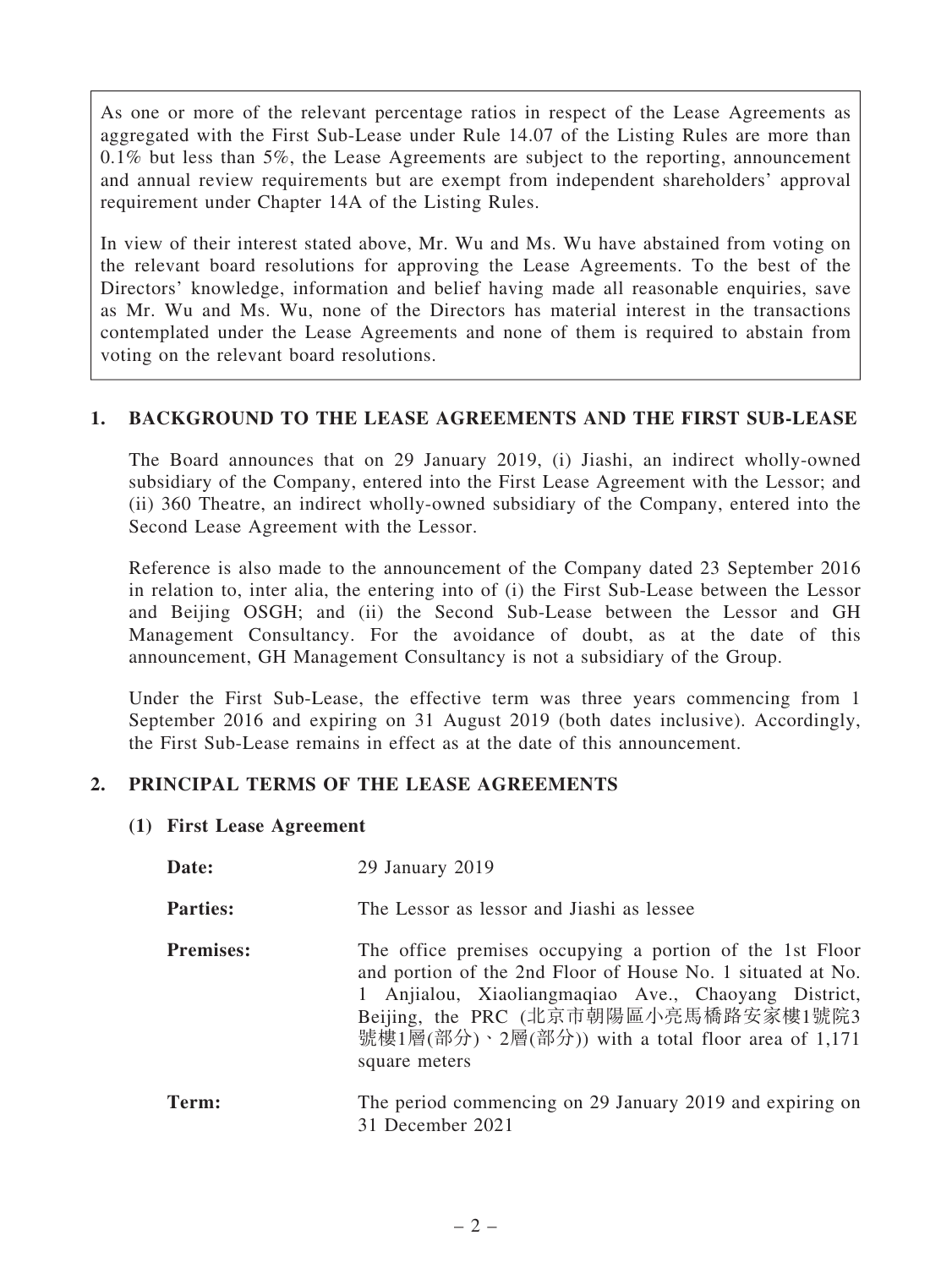| <b>Rental and</b><br>management fee: | Rental:                                                                                                                                                                                                                                                                                                                                                                   |
|--------------------------------------|---------------------------------------------------------------------------------------------------------------------------------------------------------------------------------------------------------------------------------------------------------------------------------------------------------------------------------------------------------------------------|
|                                      | RMB8.8 per square meter per day (exclusive of management<br>fee and utility fees) with respect to the first calendar year of<br>the term, with a 3% increase in rental rate in each following<br>calendar year of the term. The total rental for the term of<br>this agreement amounts to RMB11,347,733.35 (equivalent<br>to approximately $HK$13,163,370.69$ ; and       |
|                                      | Management fee:                                                                                                                                                                                                                                                                                                                                                           |
|                                      | RMB0.848 per square meter per day with respect to the first<br>calendar year of the term, with a 3% increase in<br>management fee in each following calendar year of the<br>term. The total management fee for the term of this<br>agreement amounts to RMB1,093,508.86 (equivalent to<br>approximately HK\$1,268,470.28).                                                |
|                                      | Means of payment:                                                                                                                                                                                                                                                                                                                                                         |
|                                      | The rental and management fee shall be paid by Jiashi to the<br>Lessor in one lump sum within three days of the signing of<br>the First Lease Agreement.                                                                                                                                                                                                                  |
| Usage:                               | The premises shall be used as office premises by Jiashi.                                                                                                                                                                                                                                                                                                                  |
| Others:                              | At any time during the term of the First Lease Agreement,<br>the Lessor can sell the First Lease Agreement Premises to a<br>third party following provision of notice to Jiashi.                                                                                                                                                                                          |
|                                      | The Lessor shall issue a written notice to Jiashi at least<br>three months before the expiration of the term of the First<br>Lease Agreement requesting renewal of the First Lease<br>Agreement, and if Jiashi is willing to continue to rent the<br>First Lease Agreement Premises, Jiashi shall have the right<br>to renew the First Lease Agreement on the same terms. |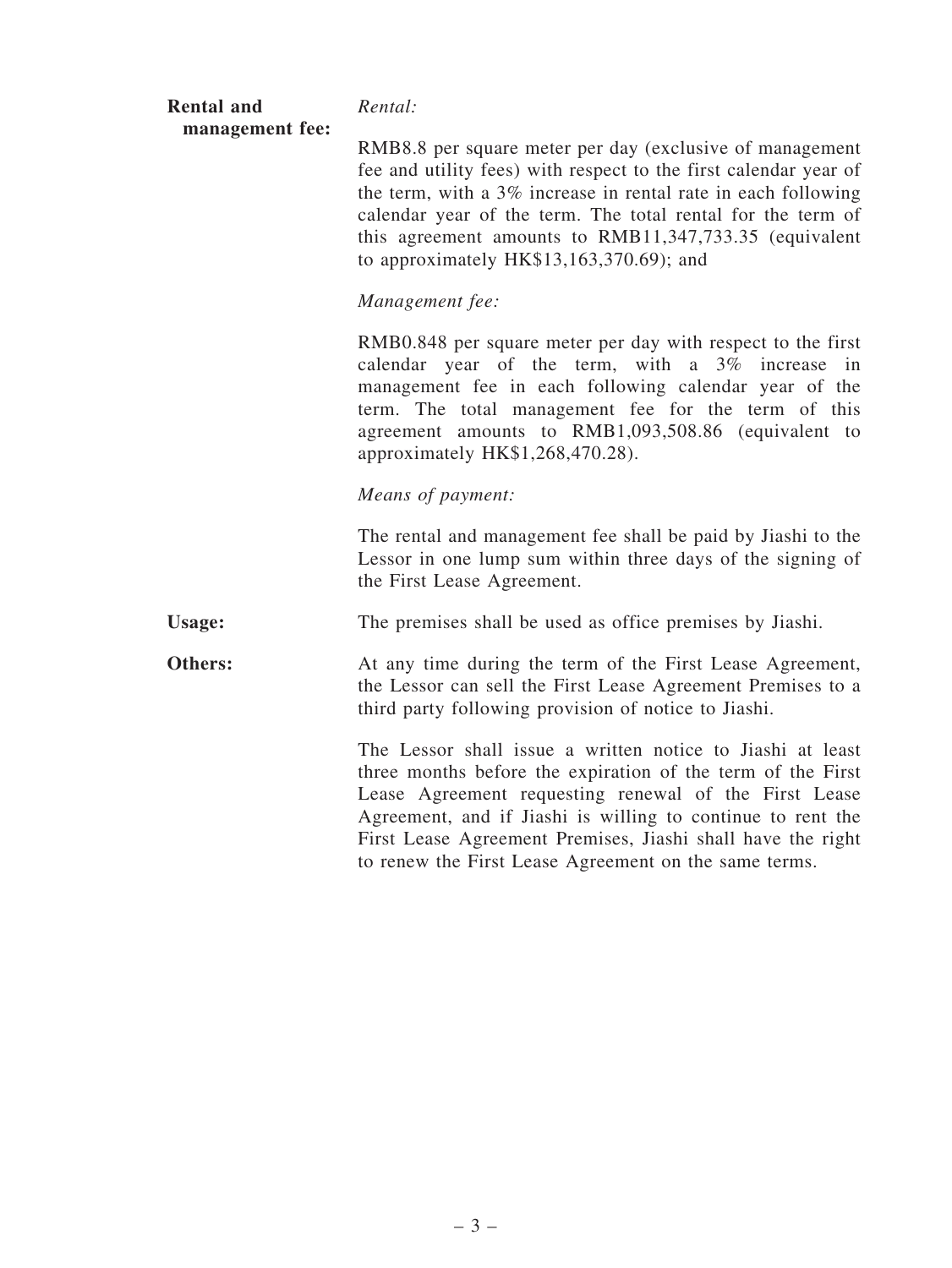# (2) Second Lease Agreement

| Date:             | 29 January 2019                                                                                                                                                                                                                                                                                                                                                     |
|-------------------|---------------------------------------------------------------------------------------------------------------------------------------------------------------------------------------------------------------------------------------------------------------------------------------------------------------------------------------------------------------------|
| <b>Parties:</b>   | The Lessor as lessor and 360 Theatre as lessee                                                                                                                                                                                                                                                                                                                      |
| <b>Premises:</b>  | The office premises occupying the 3rd Floor of House No.<br>3, a portion of the 2nd Floor of House No. 7 and House No.<br>5 situated at No. 1 Anjialou, Xiaoliangmaqiao Ave.,<br>Chaoyang District, Beijing, the PRC (北京市朝陽區小亮馬<br>橋路安家樓1號院3號樓3層,7號樓2層(部分),5號樓) with<br>a total floor area of 1,960.88 square meters                                                |
| Term:             | The period commencing on 29 January 2019 and expiring on<br>31 December 2021 (both dates inclusive)                                                                                                                                                                                                                                                                 |
| <b>Rental and</b> | Rental:                                                                                                                                                                                                                                                                                                                                                             |
| management fee:   | RMB8.8 per square meter per day (exclusive of management<br>fee and utility fees) with respect to the first calendar year of<br>the term, with a 3% increase in rental rate in each following<br>calendar year of the term. The total rental for the term of<br>this agreement amounts to RMB19,002,171.97 (equivalent<br>to approximately $HK$22,042,519.49$ ; and |
|                   | Management fee:                                                                                                                                                                                                                                                                                                                                                     |
|                   | RMB0.848 per square meter per day with respect to the first<br>calendar year of the term, with a 3% increase in<br>management fee in each following calendar year of the<br>term. The total management fee for the term of this<br>agreement amounts to RMB1,831,118.39 (equivalent to<br>approximately HK\$2,124,097.33).                                          |
|                   | Means of payment:                                                                                                                                                                                                                                                                                                                                                   |
|                   | The rental and management fee shall be paid by 360 Theatre<br>to the Lessor in one lump sum within three days of the<br>signing of the Second Lease Agreement.                                                                                                                                                                                                      |
| Usage:            | The premises shall be used as office premises and for daily<br>operation purposes by 360 Theatre.                                                                                                                                                                                                                                                                   |
| Others:           | At any time during the term of the Second Lease<br>Agreement, the Lessor can upon notifying 360 Theatre sell<br>the Second Lease Agreement Premises to a third party.                                                                                                                                                                                               |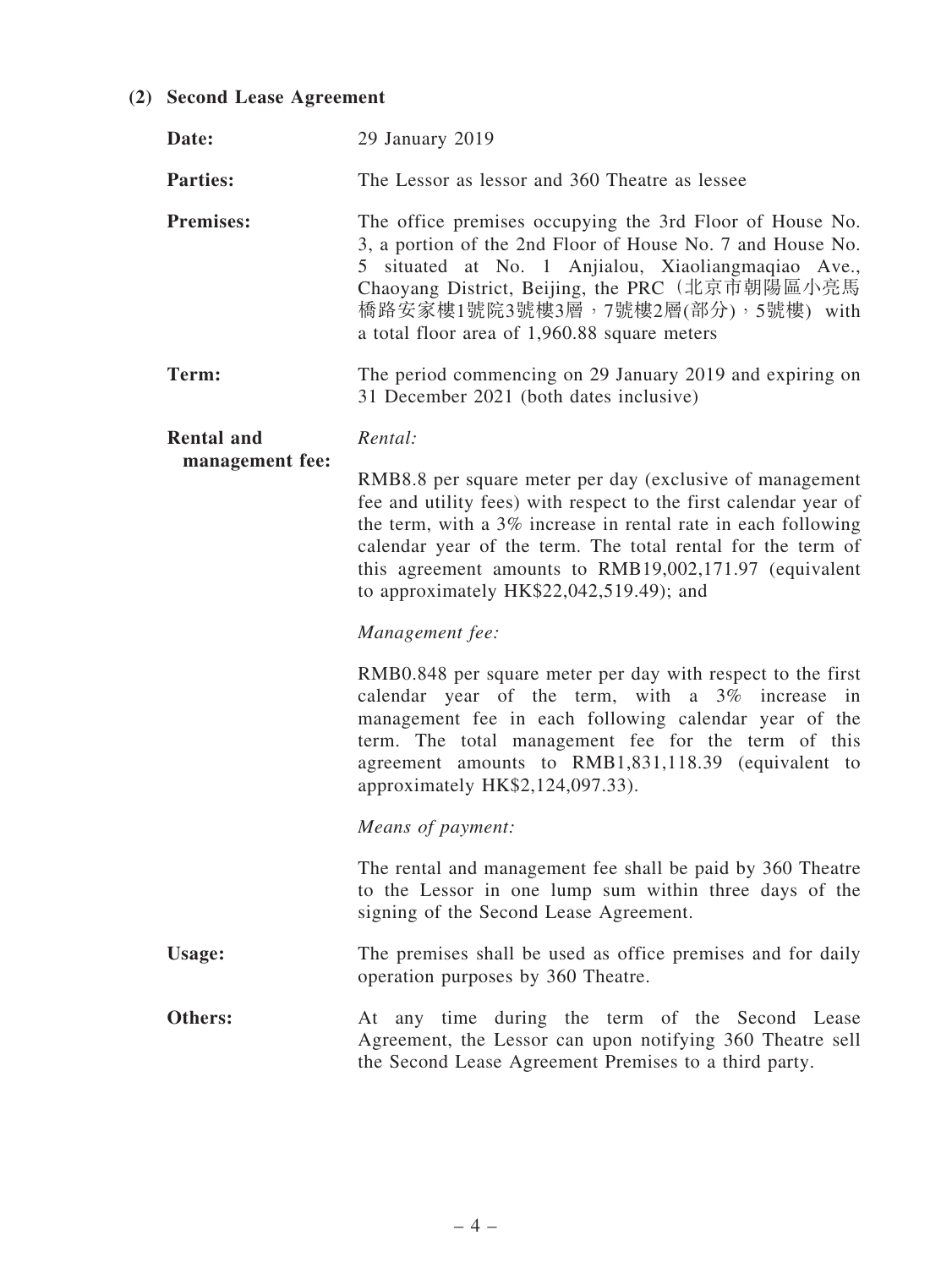The Lessor shall issue a written notice to 360 Theatre at least three months before the expiration of the term of the Second Lease Agreement requesting renewal of the Second Lease Agreement, and if 360 Theatre is willing to continue to rent the Second Lease Agreement Premises, 360 Theatre shall have the right to renew the Second Lease Agreement on the same terms.

The terms of the Lease Agreements were determined after arm's length negotiation and on normal commercial terms. The rental and management fees under the Lease Agreements respectively were determined by reference to the market rental of similar land parcels and the recent rental transactions in the nearby areas.

#### 3. ANNUAL CAPS UNDER THE LEASE AGREEMENTS AND THE FIRST SUB-LEASE AND BASIS FOR DETERMINING THE ANNUAL CAPS

For the purposes of Rule 14A.53 of the Listing Rules, the Board has resolved to set the Annual Caps in respect of the transactions contemplated under the Lease Agreements and the First Sub-Lease for the years ending 31 December 2019, 31 December 2020 and 31 December 2021:

|     | (a) For the year ending 31 December 2019<br>(from 1 January 2019 to 31 December 2019)             | Approximately<br>RMB10,194,401.23<br>(equivalent to<br>approximately                                             |
|-----|---------------------------------------------------------------------------------------------------|------------------------------------------------------------------------------------------------------------------|
| (b) | For the year ending 31 December 2020<br>(from 1 January 2020 to 31 December 2020)                 | HK\$11,825,505.43)<br>Approximately<br>RMB11,390,970.27<br>(equivalent to<br>approximately<br>HK\$13,213,525.51) |
| (c) | For the year ending 31 December 2021<br>(from <sub>1</sub> )<br>January 2021 to 31 December 2021) | Approximately<br>RMB11,700,642.83<br>(equivalent to<br>approximately<br>HK\$13,572,745.68)                       |

The Annual Caps were determined based on the rental and management fee payable by the Group to the Lessor under the First Lease Agreement, the Second Lease Agreement and the First Sub-Lease respectively.

If either of the Lease Agreements are renewed in accordance with the terms thereunder, the Company will comply with the requirements under Chapter 14A of the Listing Rules with respect to such renewal at the relevant time.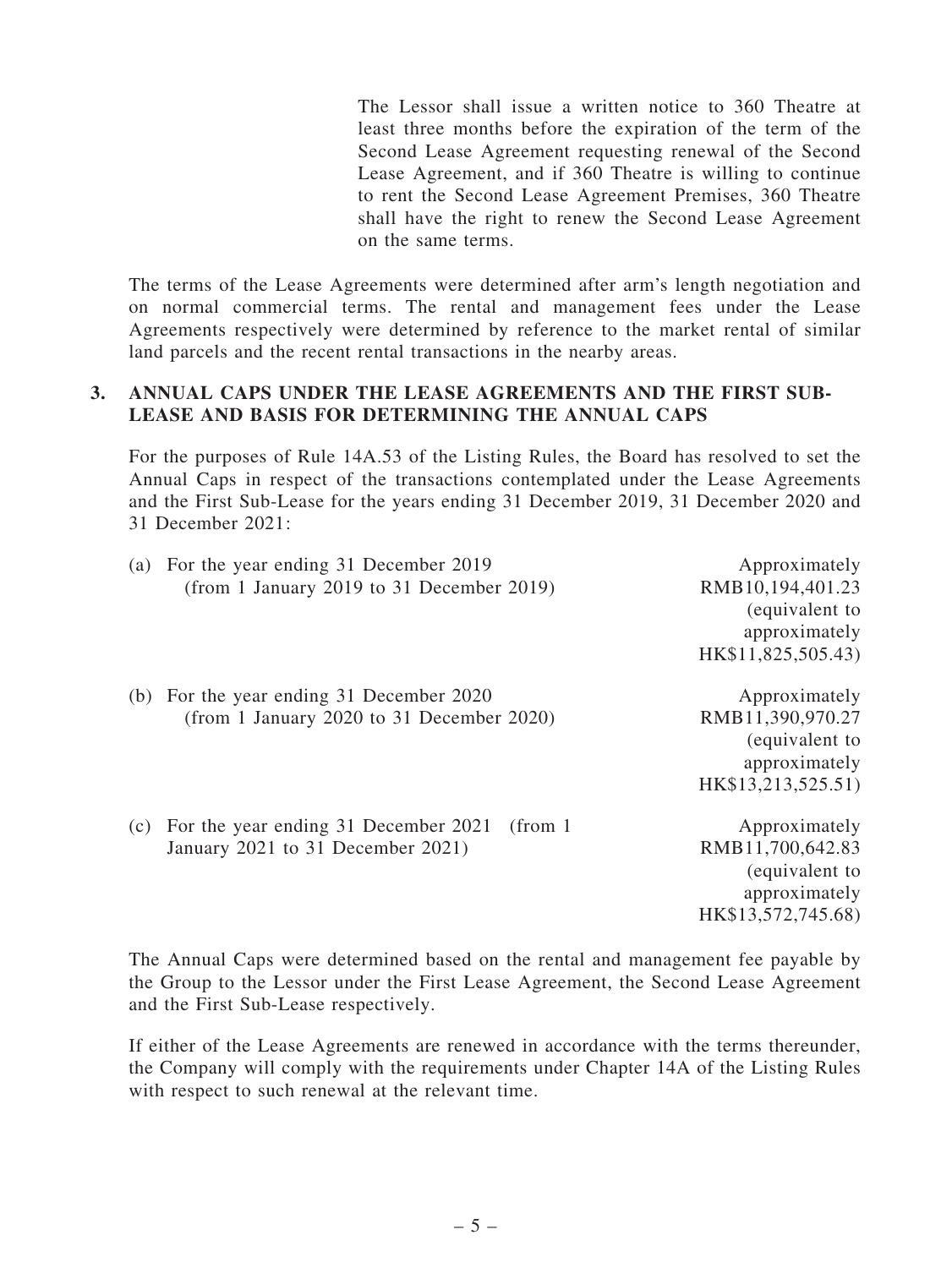## 4. REASONS FOR AND BENEFITS OF ENTERING INTO THE LEASE **AGREEMENTS**

The Board considers that it is beneficial to the Group to enter into the Lease Agreements so that the Group is able to maintain its offices for Jiashi and 360 Theatre at the same approximate location with reasonable rates of rental and management fee, allowing these two subsidiaries of the Group to share operating resources and thereby enhance mutual efficiency.

The Directors (including the independent non-executive Directors) are of the view that the Lease Agreements have been entered into in the ordinary and usual course of business of the Group and on normal commercial terms, and that the terms and conditions of the Lease Agreements, together with the Annual Caps thereof, are fair and reasonable, and in the interests of the Company and the shareholders of the Company as a whole.

## 5. INFORMATION REGARDING THE COMPANY, THE LESSOR, JIASHI, 360 THEATRE AND BEIJING OSGH

#### The Company

The Company is an investment holding company and is principally engaged in theatrical exhibition, cinema operation, film, video and television production and distribution business in Hong Kong, Mainland China, Taiwan and Singapore.

#### The Lessor

The Lessor is a company established in the PRC and is wholly-owned by Zeng Qingxin (who holds the shareholding interests in the Lessor in accordance to the instructions of Mr. Wu) and Ms. Wu. The principal activity of the Lessor is investment holding.

#### Jiashi

Jiashi is a company incorporated in the PRC and an indirect wholly-owned subsidiary of the Company as at the date of this announcement. The principal activity of Jiashi is corporate treasury management in the PRC.

#### 360 Theatre

360 Theatre is a company incorporated in the PRC and an indirect wholly-owned subsidiary of the Company as at the date of this announcement. The principal activity of 360 Theatre is theatres management.

#### Beijing OSGH

Beijing OSGH is a company incorporated in the PRC and an indirect wholly-owned subsidiary of the Company as at the date of this announcement. Beijing OSGH is principally engaged in TV and films production.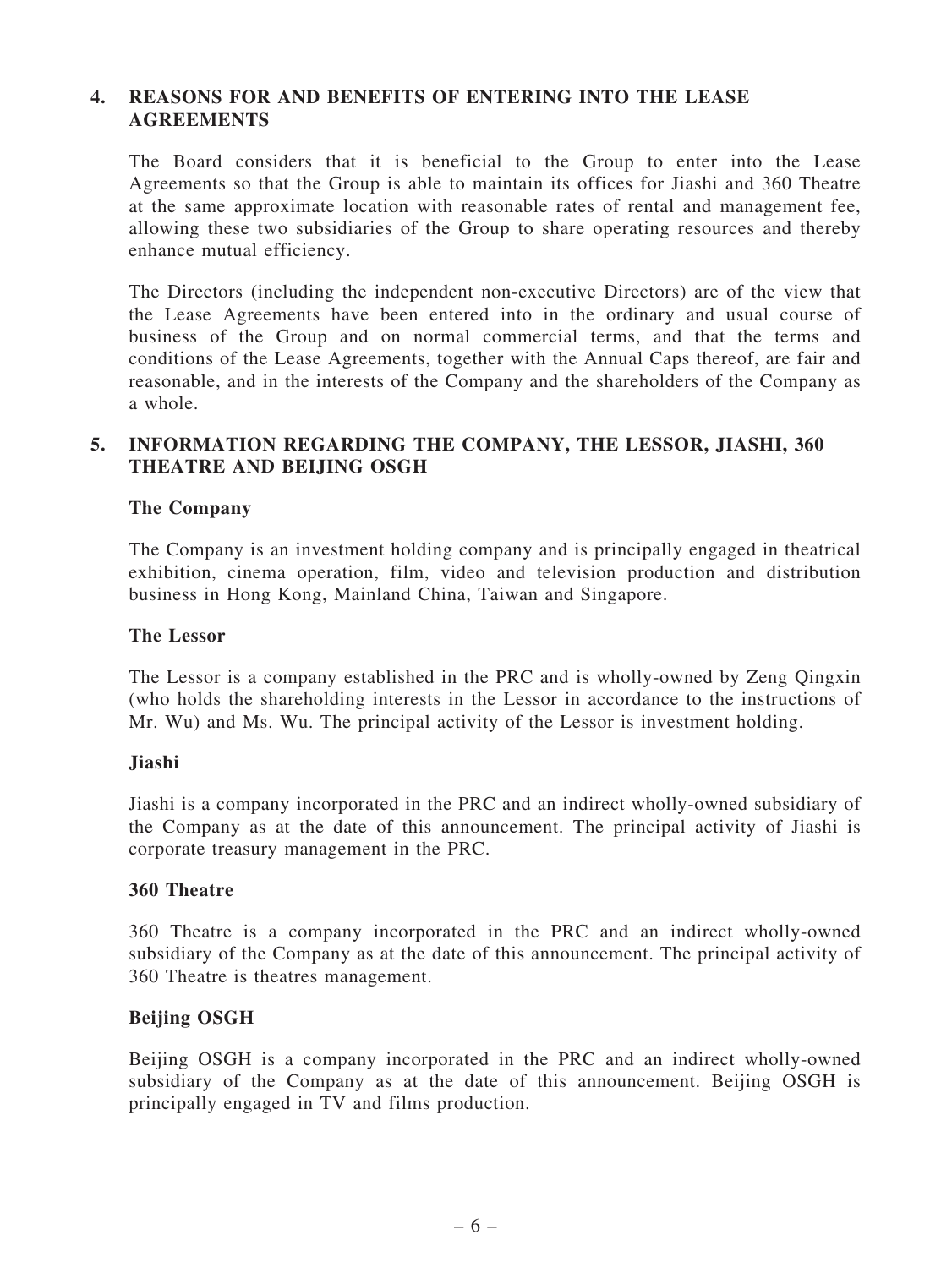# 6. LISTING RULES IMPLICATIONS

As at the date of this announcement, Zeng Qingxin (who holds the shareholding interests in the Lessor in accordance to the instructions of Mr. Wu) and Ms. Wu hold as to 99% and 1% of the equity interest of the Lessor respectively. Mr. Wu, the chairman, a Director and the controlling shareholder of the Company, is interested in an aggregate of approximately 71.28% of the entire issued share capital of the Company as at the date of this announcement. Ms. Wu is a Director and the younger sister of Mr. Wu. Therefore, the Lessor is a connected person of the Company. Accordingly, each of the First Lease Agreement and the Second Lease Agreement constitutes a continuing connected transaction of the Company under Chapter 14A of the Listing Rules.

As (i) the transactions contemplated under the Lease Agreements were entered into within a 12-month period with the same party, namely the Lessor, with respect to properties located in the same approximate location, and (ii) the First Sub-Lease was also entered into between Beijing OSGH with the Lessor with respect to a property in the same approximate location, the Company has aggregated the transactions under the Lease Agreements and the First Sub-Lease for the purpose of calculating the percentage ratios pursuant to Rule 14A.81 of the Listing Rules. As one or more of the relevant percentage ratios in respect of the Lease Agreements (as aggregated with the First Sub-Lease) under Rule 14.07 of the Listing Rules are more than 0.1% but less than 5%, the Lease Agreements are subject to the reporting, announcement and annual review requirements but are exempt from independent shareholders' approval requirement under Chapter 14A of the Listing Rules.

In view of their interest stated above, Mr. Wu and Ms. Wu have abstained from voting on the relevant board resolutions for approving the Lease Agreements. To the best of the Directors' knowledge, information and belief having made all reasonable enquiries, save for Mr. Wu and Ms. Wu, none of the Directors has material interest in the transactions contemplated under the Lease Agreements and none of them is required to abstain from voting on the relevant board resolutions.

#### DEFINITIONS

In this announcement, unless the context otherwise requires, the following terms have the following meaning when used herein:

| "360 Theatre" | 北京橙天三六零劇場管理有限公司 (Beijing Orange Sky<br>360 Theatre Management Company Limited*), a company<br>incorporated in the PRC with limited liability and an<br>indirect wholly-owned subsidiary of the Company as at the<br>date of this announcement |
|---------------|-----------------------------------------------------------------------------------------------------------------------------------------------------------------------------------------------------------------------------------------------|
| "Annual Caps" | for the purpose of Chapter 14A of the Listing Rules, the<br>proposed annual caps in respect of the transactions<br>contemplated under the Lease Agreements for the years<br>ending 31 December 2019, 31 December 2020 and 31<br>December 2021 |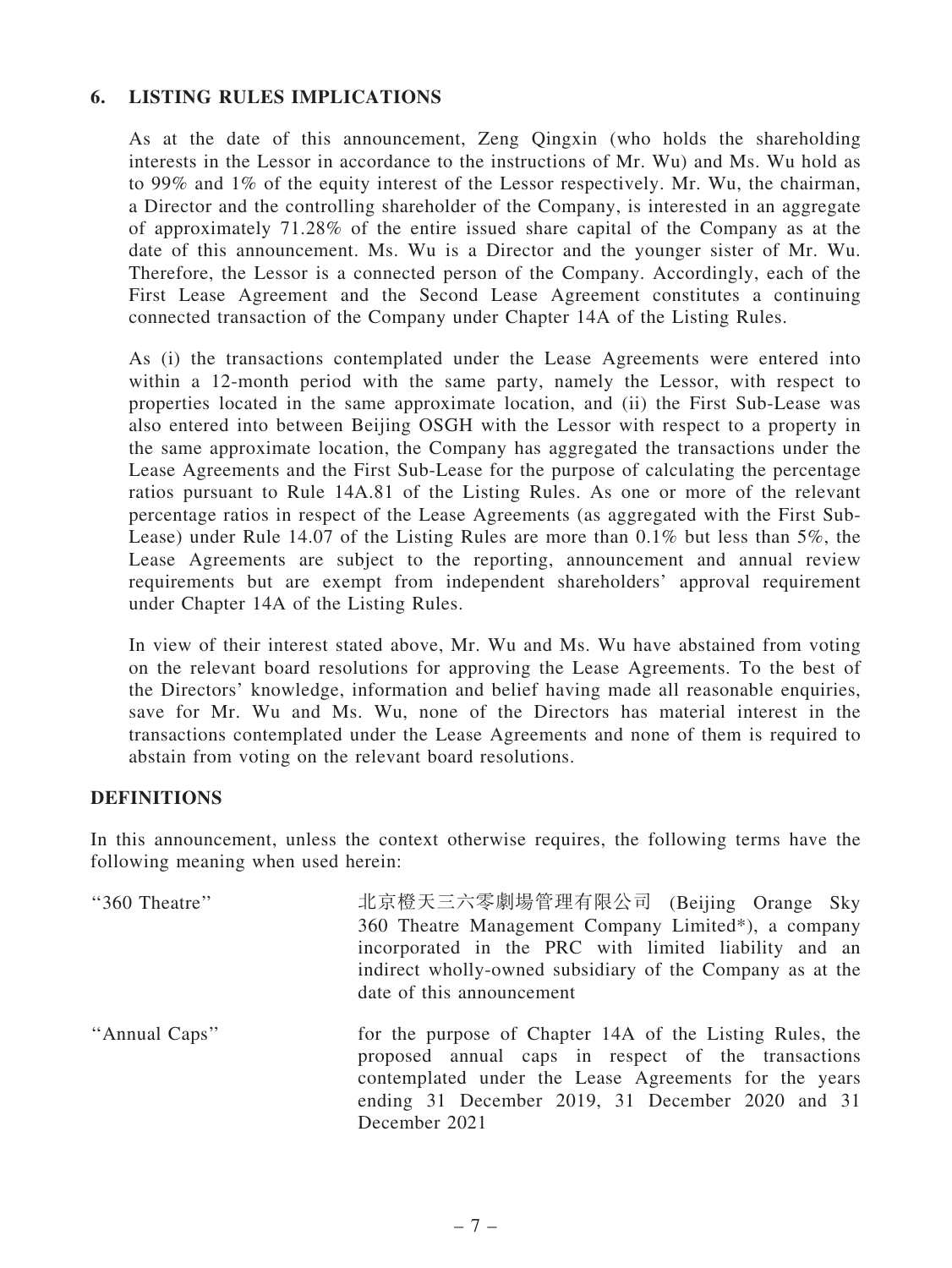| "Beijing OSGH"                      | 北京橙天嘉禾影視製作有限公司 (Orange Sky Golden<br>Harvest (Beijing) TV & Film Production Company<br>Limited*), a company established in the PRC and an<br>indirect wholly-owned subsidiary of the Company                                                                                                    |
|-------------------------------------|-------------------------------------------------------------------------------------------------------------------------------------------------------------------------------------------------------------------------------------------------------------------------------------------------|
| "Board"                             | the board of Directors                                                                                                                                                                                                                                                                          |
| "Company"                           | Orange Sky Golden Harvest Entertainment (Holdings)<br>(橙天嘉禾娛樂(集團)有限公司*),<br>Limited<br>a<br>company<br>incorporated in Bermuda with limited liability, the shares of<br>which are listed on the Main Board of the Stock Exchange                                                                |
| "Director(s)"                       | Director(s) of the Company                                                                                                                                                                                                                                                                      |
| "First Lease Agreement"             | the lease agreement dated 29 January 2019 entered into<br>between the Lessor as lessor and Jiashi as lessee in relation<br>to the leasing of the First Lease Agreement Premises                                                                                                                 |
| "First Lease Agreement<br>Premises" | the office premises occupying a portion of the 1st Floor and<br>portion of the 2nd Floor of House No. 1 situated at No. 1<br>Anjialou, Xiaoliangmaqiao Ave., Chaoyang District,<br>Beijing, the PRC (北京市朝陽區小亮馬橋路安家樓1號院3<br>號樓1層 (部分)、2層 (部分)) with a total floor area of<br>1,171 square meters |
| "First Sub-Lease"                   | the agreement dated 31 August 2016 entered into between<br>the Lessor, as sub-lessor, and Beijing OSGH, as sub-lessee,<br>in relation to the sub-leasing of the First Sub-Leased<br>Premises                                                                                                    |
| "First Sub-Leased Premises"         | the office premises with a total floor area of approximately<br>6.75 square meters occupying a portion of the second floor<br>of House No. 3 situated at No. 1 Anjialou, Xiaoliangmaqiao<br>Ave, Chaoyang District, Beijing, the PRC (中國北京市朝陽<br>區小亮馬橋路安家樓1號院3號樓2層部分)                           |
| "GH Management<br>Consultancy"      | 北京嘉禾影城管理諮詢有限公司 (Golden Harvest (Beijing)<br>Cinema Management Consultancy Company Limited*), a<br>company incorporated in the PRC, and which is not a<br>subsidiary of the Company as at the date of this<br>announcement                                                                       |
| "Group"                             | the Company and its subsidiaries                                                                                                                                                                                                                                                                |
| "HK\$"                              | Hong Kong dollars, the lawful currency of Hong Kong                                                                                                                                                                                                                                             |
| "Hong Kong"                         | The Hong Kong Special Administrative Region of the<br>People's Republic of China                                                                                                                                                                                                                |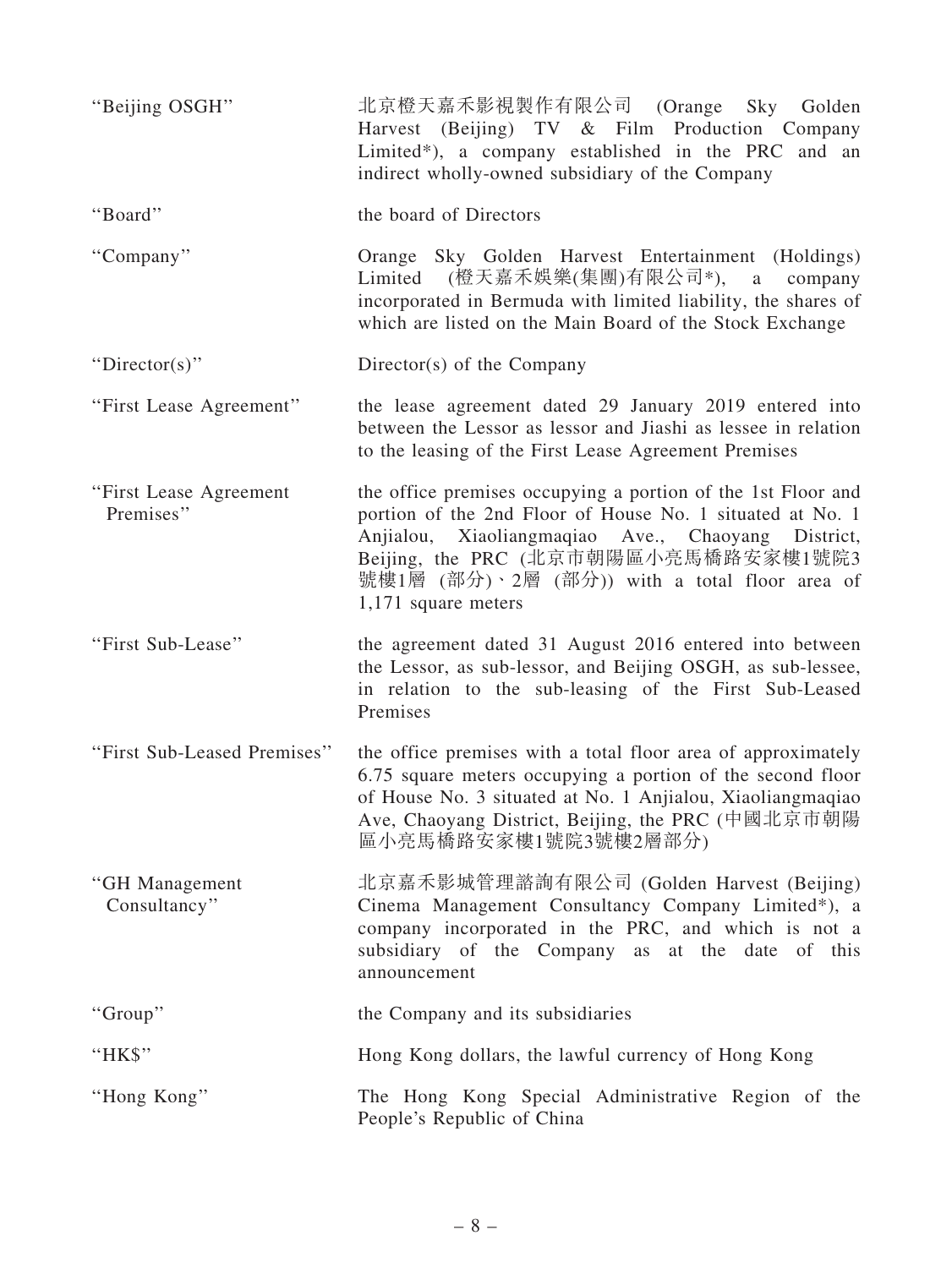| "Jiashi"                             | 上海橙天嘉影實業有限公司 (Shanghai Orange Sky Jiayin<br>Shiye Company Limited*), a company incorporated in the<br>PRC with limited liability, and an indirect wholly-owned<br>subsidiary of the Company as at the date of this<br>announcement                                                                                                                                  |
|--------------------------------------|---------------------------------------------------------------------------------------------------------------------------------------------------------------------------------------------------------------------------------------------------------------------------------------------------------------------------------------------------------------------|
| "Lease Agreements"                   | the First Lease Agreement and the Second Lease Agreement                                                                                                                                                                                                                                                                                                            |
| "Listing Rules"                      | The Rules Governing the Listing of Securities on the Stock<br>Exchange                                                                                                                                                                                                                                                                                              |
| "Lessor"                             | 北京橙天影院投資管理有限公司<br>(Beijing)<br>Orange Sky<br>Cinema Investment Management Company Limited*), a<br>company incorporated in the PRC with limited liability<br>which is owned as to 99% by Zeng Qingxin (who holds the<br>shareholding interests in the Lessor in accordance to the<br>instructions of Mr. Wu) and 1% by Ms. Wu as at the date of<br>this announcement |
| "Mr. Wu"                             | Mr. Wu Kebo, the Chairman of the Company and an<br>executive Director                                                                                                                                                                                                                                                                                               |
| "Ms. Wu"                             | Ms. Wu Keyan, a Director of the Company and the younger<br>sister of Mr. Wu                                                                                                                                                                                                                                                                                         |
| "PRC"                                | The People's Republic of China, excluding Hong Kong, the<br>Macau Special Administrative Region of the People's<br>Republic of China and Taiwan for the purposes of this<br>announcement                                                                                                                                                                            |
| "RMB"                                | Renminbi, the lawful currency of the PRC                                                                                                                                                                                                                                                                                                                            |
| "Second Lease Agreement"             | the lease agreement dated 29 January 2019 entered into<br>between the Lessor as lessor and 360 Theatre as lessee in<br>relation to the Second Lease Agreement Premises                                                                                                                                                                                              |
| "Second Lease Agreement<br>Premises" | the office premises occupying the 3rd Floor of House No. 3,<br>a portion of the 2nd Floor of House No. 7 and House No. 5<br>situated at No. 1 Anjialou, Xiaoliangmaqiao Ave., Chaoyang<br>District, Beijing, the PRC (北京市朝陽區小亮馬橋路安家)<br>樓1號院3號樓3層,7號樓2層 (部分),5號樓) with a total<br>floor area of $1,960.88$ square meters                                            |
| "Second Sub-Lease"                   | the agreement dated 31 August 2016 entered into between<br>the Lessor, as sub-lessor, and GH Management Consultancy,<br>as sub-lessee, in relation to the sub-leasing of the Second<br><b>Sub-Leased Premises</b>                                                                                                                                                   |